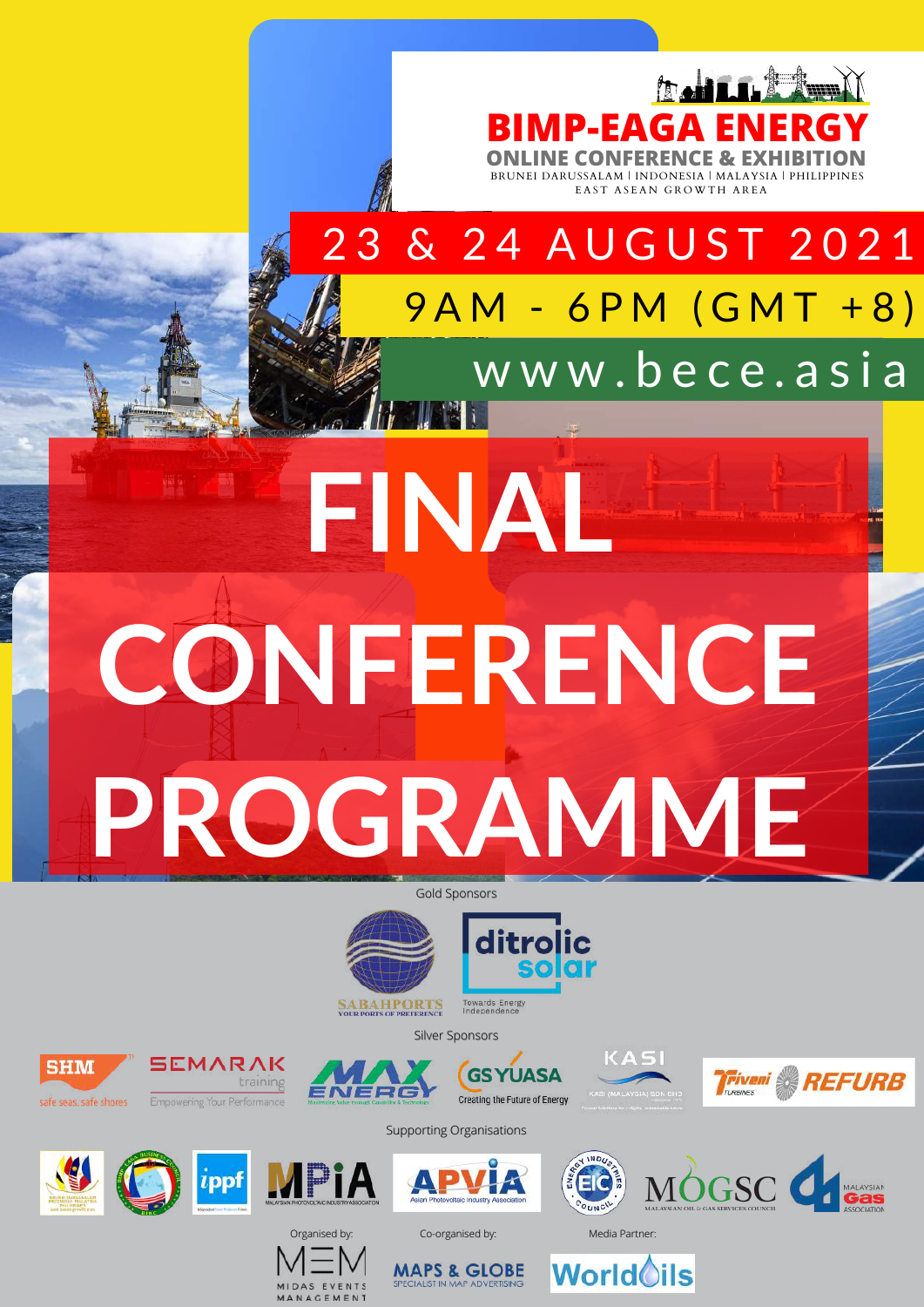### **EVENT INFO**

Energy plays a critical role in maintaining a clean environment and a healthy economy. As population growth and developing economies continue to drive global energy needs, it is even more pertinent for stakeholders to focus on creating solutions to support more efficient energy generation and use and increase energy security.

The current global emphasis on climate change and sustainable living has prompted significant moves, both by governments and the private sector to focus on the benefits of green technology.

Brunei Darussalam, Indonesia, Malaysia and the Philippines created the East ASEAN Growth Area to shift economic activities from resource extraction to higher levels of processing and value-added production, focusing on industries that adopt clean and green technologies. Launched In 1994, the BIMP-EAGA initiative boosts growth in trade, investments, and tourism through new intra-region shipping routes and air links as well as power interconnection projects.

CONTINUE READING AT www.bece.asia

### Bridging the Gap

BIMP-EAGA Energy Online Conference and Exhibition (BECE) 2021, is a 2 - Day event comprise of Conference, Networking and Exhibition with the main objectives as follows:

- To promote and create awareness of the BIMP EAGA cooperation initiative.
- To update and encourage investment in the BIMP EAGA region, in the Energy sector.
- To connect all the Energy stakeholders in BIMP EAGA region

This will ultimately bridge the gap between the Oil & Gas and Power and Energy Infrastructure sector's policies of respective regions and its opportunities by delivering a platform that encapsulates all aspects of the said industries.

Together, they combine strategic and technical presentations which drives BECE 2021, focusing on creating an environment that allows government agencies of both local and national levels and private sectors to take an active role in the oil & gas and power and energy infrastructure industry to foster the exchange of ideas, knowledge and expertise, for furthering this energy sector in the BIMP-EAGA region.

In addition, BECE 2021 can provide a more organized and centralized network of opportunities that attracts investors in this sector thus making BIMP-EAGA a noble destination for related energy and green investments.

Offering superior networking, visibility and value, BECE 2021 is important and needed to exploit the large untapped opportunities of this industry in the BIMP-EAGA region, which not only solves current issues on energy and environment, but also serves as a gateway to boost trade, tourism, and investments by easing the movement of people, goods, and services across borders; making the best use of common infrastructure and natural resources; and taking the fullest advantage of economic complementation, thus, generate balanced and inclusive growth as well as contribute to regional economic integration in the ASEAN Economic Community.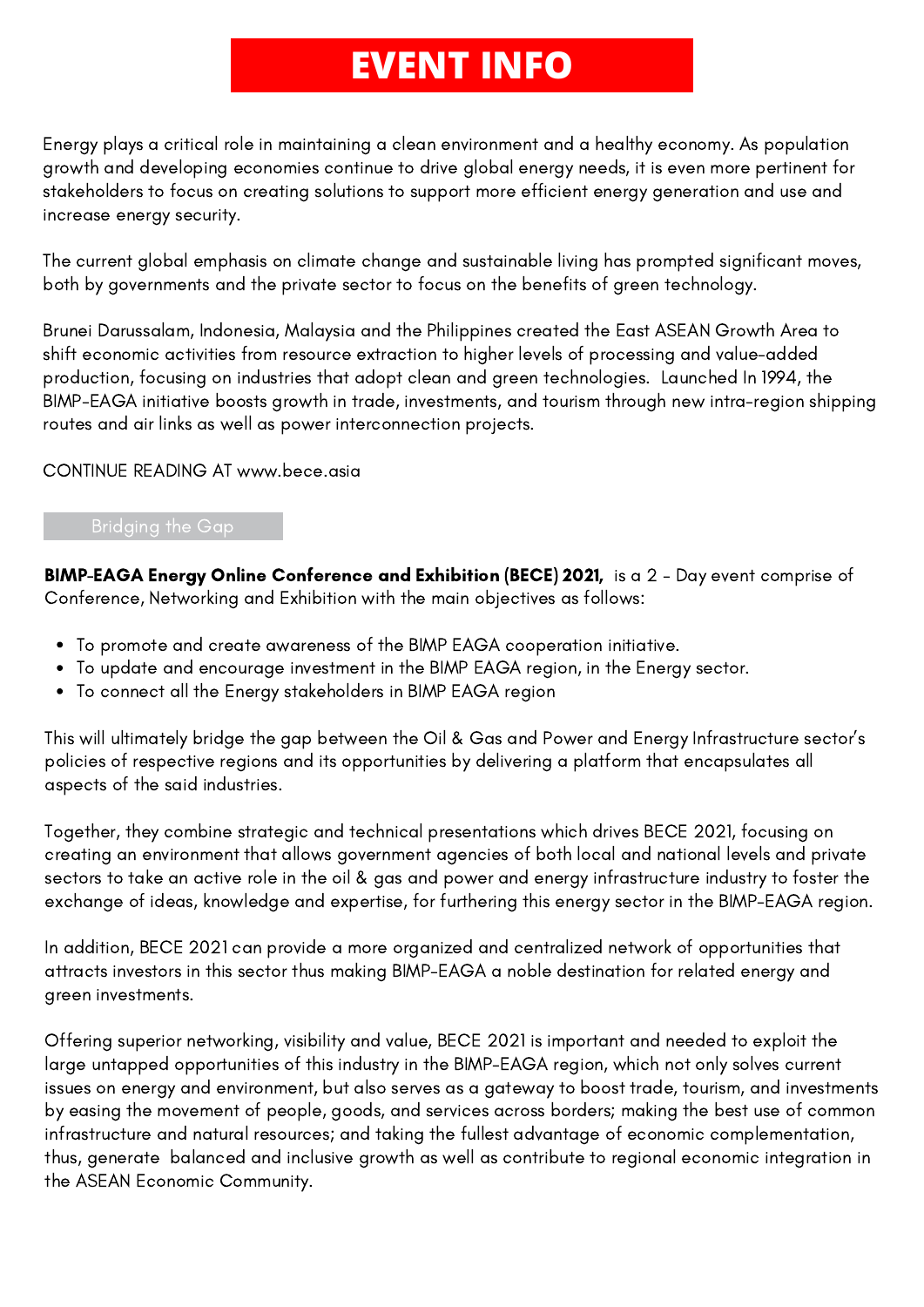| 09.00 AM        | <b>Organiser's Remark by:</b><br><b>Dolly Jimayol</b><br><b>Organising Chairperson</b>                                                                                                                                 |
|-----------------|------------------------------------------------------------------------------------------------------------------------------------------------------------------------------------------------------------------------|
| 09:10 AM        | <b>Welcoming Remark by:</b><br>Guest of Honour<br>The Right Honourable Datuk Seri Panglima Haji Hajiji bin Haji Noor,<br>Chief Minister of Sabah and Minister of Finance<br>Sabah, Malaysia                            |
|                 | <b>Inaugural Ministerial Remarks by:</b>                                                                                                                                                                               |
| 09:25 AM        | His Excellency Mr. Arifin Tasrif,<br>Minister for Energy and Mineral Resources,<br>Republic of Indonesia                                                                                                               |
| 09:45 AM        | His Excellency Secretary Emmanuel F. Piñol, Ph.D,<br>Chairman Mindanao Development Authority,<br>Republic of the Philippines                                                                                           |
| 10:05 AM        | <b>Video Presentation - About BIMP-EAGA</b>                                                                                                                                                                            |
| 10:08 AM        | <b>BREAKTIME (NETWORKING SESSION)</b>                                                                                                                                                                                  |
| 10.28 AM        | <b>Keynote Address by:</b><br>Market Outlook and Business Opportunities in the Energy Sector: Global Perspective<br>Dr. Madana Leela Nallappan<br>Lead Energy Analyst (APAC)<br><b>Energy Industries Council (EIC)</b> |
| <b>10.58 AM</b> | <b>GOLD 1 SPONSOR AIR TIME (3 mins)</b>                                                                                                                                                                                |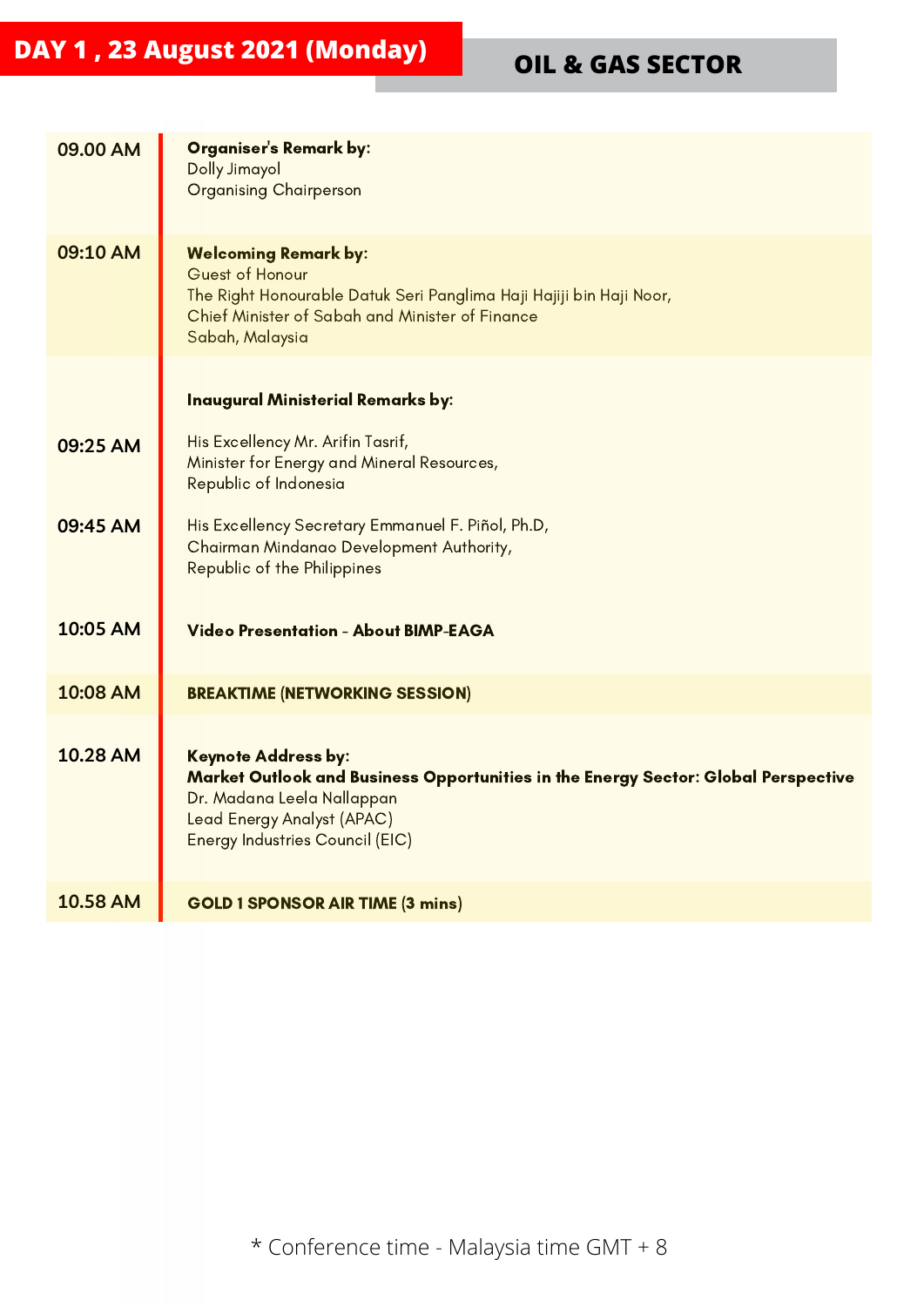|                 | <b>SESSION 1 ON "OIL &amp; GAS: "OPPORTUNITIES &amp; CHALLENGES"</b>                                                                                              |  |
|-----------------|-------------------------------------------------------------------------------------------------------------------------------------------------------------------|--|
|                 | <b>Moderator:</b><br>Dato' Paduka Ts. Udani Bin Dato' Seri Mohamed Daud,<br>Group Executive Chairman,<br><b>MaxEnergy Group</b>                                   |  |
|                 | <b>Speakers:</b>                                                                                                                                                  |  |
| <b>11.01 AM</b> | Mrs Agnete Johnsgaard-Lewis<br>Managing Director, Brunei Shell Petroleum<br>Country Chair, Shell in Brunei                                                        |  |
| 11:31 AM        | Tutuka Ariadji<br>Director General of Oil and Gas<br>Ministry of Energy and Mineral Resources<br>Republic of Indonesia                                            |  |
| 12:01 PM        | <b>GOLD 2 SPONSOR AIR TIME (3 mins)</b>                                                                                                                           |  |
| 12:04 AM        | Ir Mohamed Firouz Asnan,<br>Senior Vice President, Malaysia Petroleum Management, Upstream Business<br><b>PETRONAS Malaysia</b>                                   |  |
| 12:34 PM        | Engr. Ricardo B. Dela Cruz<br><b>Assistant Director,</b><br><b>Energy Resource Development Bureau (ERDB)</b><br>Department of Energy, Republic of the Philippines |  |
| 01.04 PM        | <b>Break Time</b>                                                                                                                                                 |  |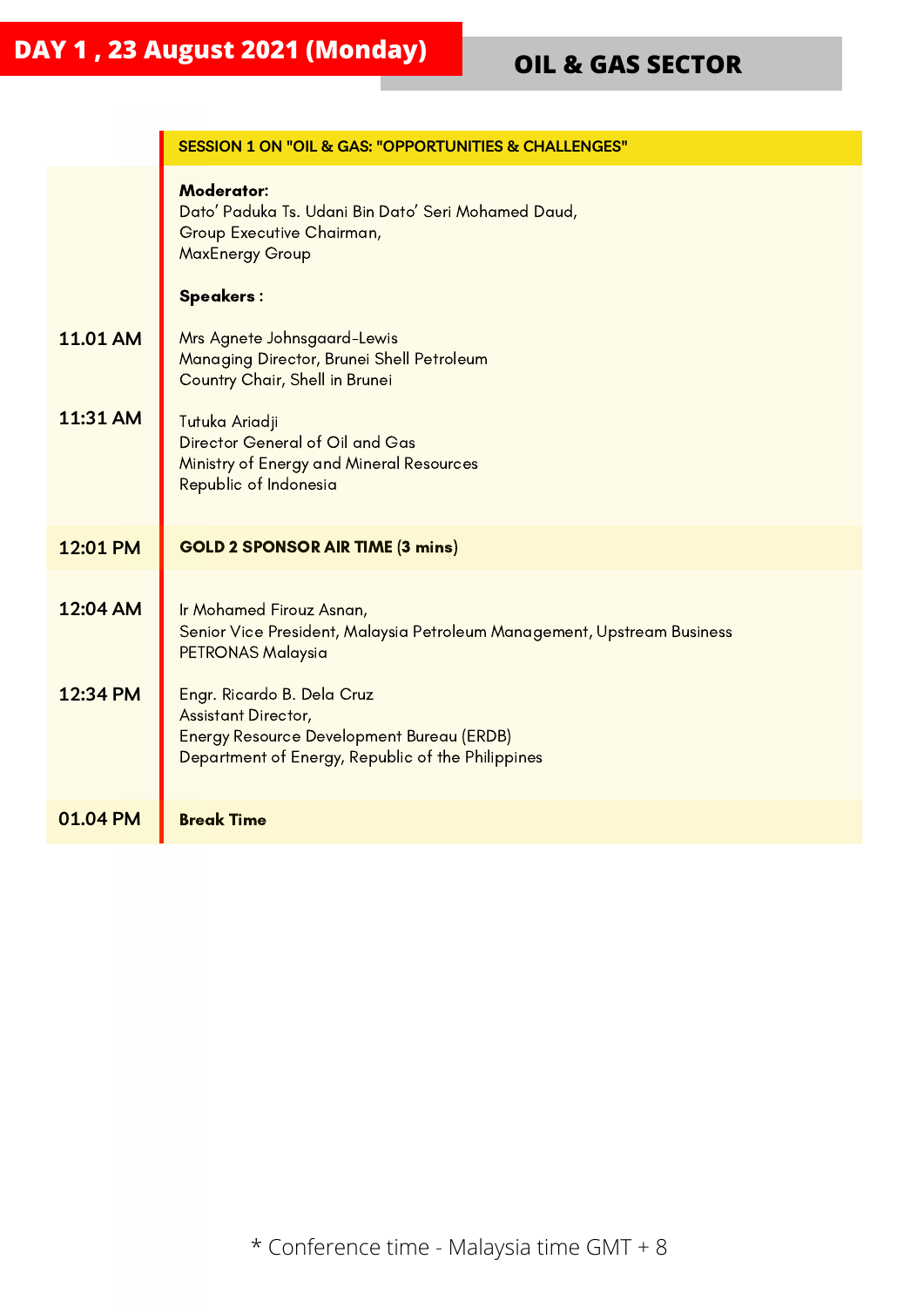|          | SESSION 2 ON "OIL & GAS: TRANSITIONING TO CLEAN ENERGY"                                                                                |  |
|----------|----------------------------------------------------------------------------------------------------------------------------------------|--|
|          | <b>Moderator:</b><br>Dr. Wei-nee Chen,<br>Vice President, New Energy Ventures,<br><b>Hibiscus Petroleum Berhad</b><br><b>Speakers:</b> |  |
| 02.00 PM | Tutuka Ariadji<br>Director General of Oil and Gas<br>Ministry of Energy and Mineral Resources<br>Republic of Indonesia                 |  |
| 02.30 PM | Mr Ezran Mahadzir,<br>Chief Executive Officer,<br>PETRONAS LNG Ltd<br><b>Gas &amp; New Energy Business,</b><br><b>PETRONAS</b>         |  |
| 03.00 PM | Mr. Jesus T. Tamang.<br>Director,<br>Energy Policy and Planning Bureau (EPPB),<br>Department of Energy, Republic of the Philippines    |  |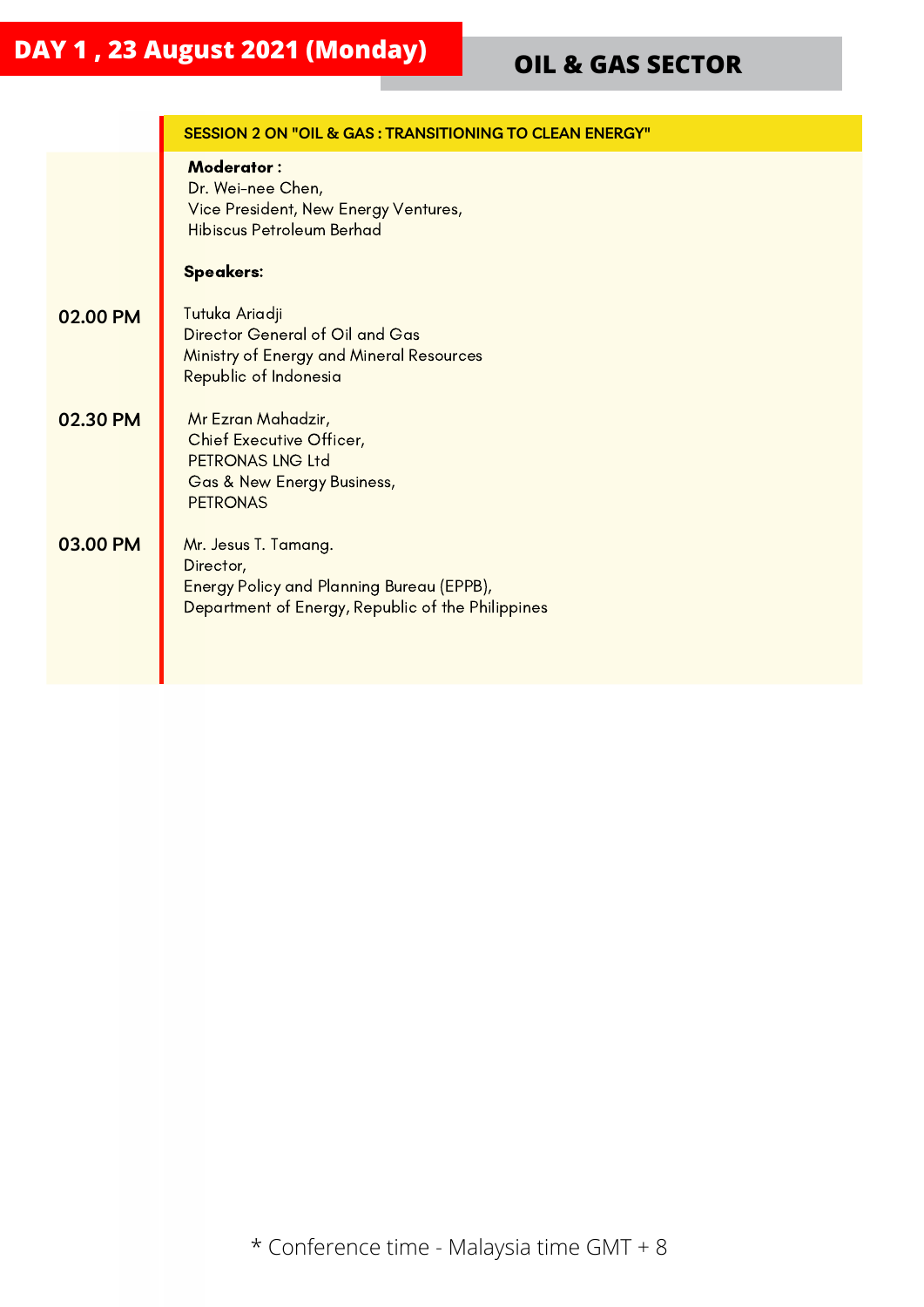|          | SESSION 3 ON "RENEWABLE ENERGY - A ROADMAP TO GREENER FUTURE?"                                                                                                                                   |  |
|----------|--------------------------------------------------------------------------------------------------------------------------------------------------------------------------------------------------|--|
|          | <b>Moderator:</b><br>Dr. Hoyyen Chan,<br><b>Energy Specialist,</b><br><b>Invite Green Consultancy</b>                                                                                            |  |
|          | <b>Speakers:</b>                                                                                                                                                                                 |  |
| 03.30 PM | Dr. Ir Dadan Kusdiana, Msc<br><b>Director General</b><br>Directorate General of New, Renewable Energy & Energy Conservation<br>Ministry of Energy and Mineral Resources<br>Republic of Indonesia |  |
| 04.00 PM | Dr. Jay Mariyappan,<br>Head of New Energy, PETRONAS and<br>Chief Executive Officer, PETRONAS Power Sdn. Bhd.                                                                                     |  |
| 04:30 PM | Ms Marissa P. Cerezo<br><b>Assistant Director,</b><br>Renewable Energy Management Bureau (REMB),<br>Department of Energy, Republic of the Philippines                                            |  |
| 05:00 PM | <b>END OF DAY 1 SESSION</b>                                                                                                                                                                      |  |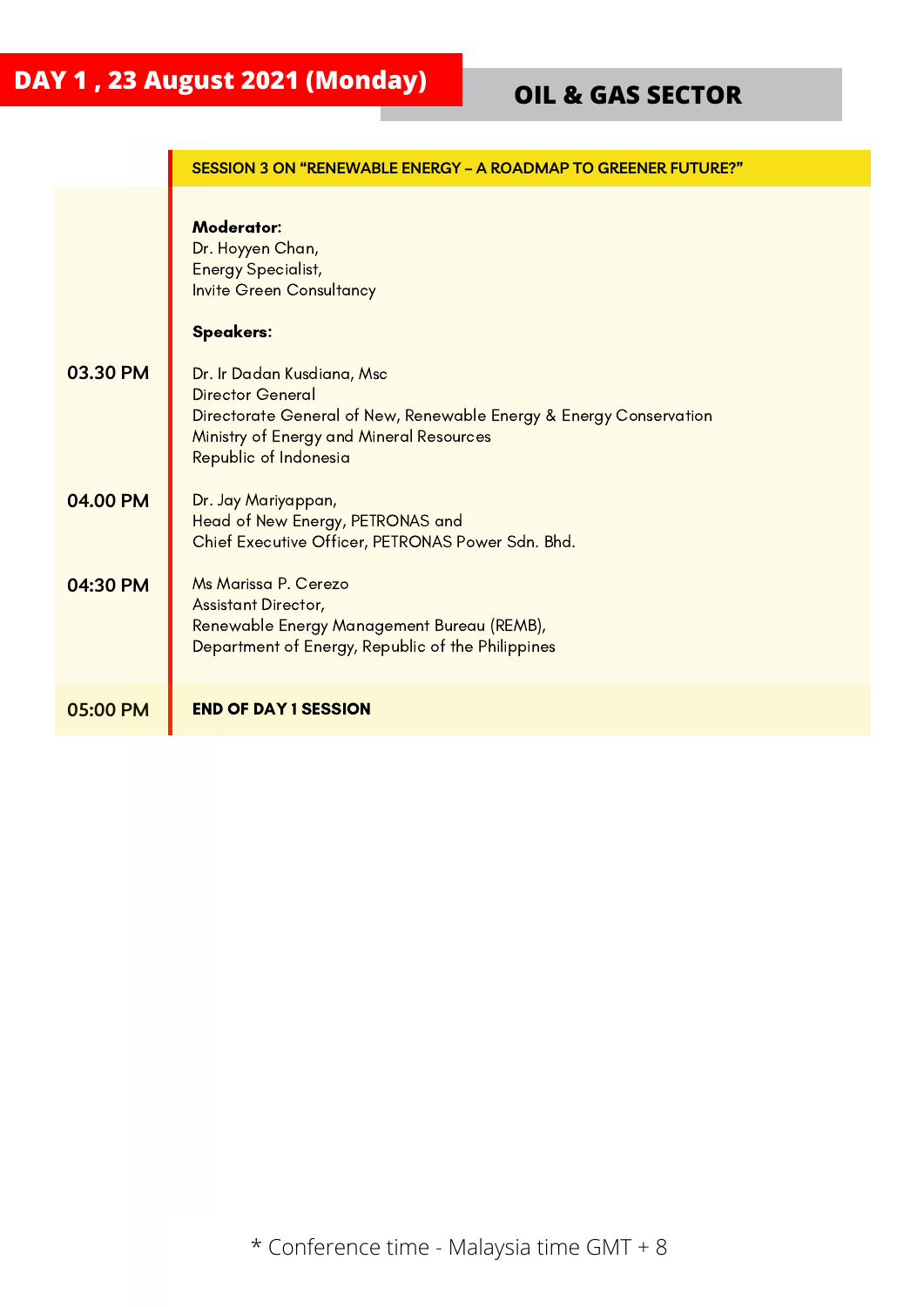### **DAY <sup>2</sup> , <sup>24</sup> August <sup>2021</sup> (Tuesday) Power & Energy Infrastructure**

| 09:30 AM             | <b>Conference Commences</b>                                                                                                                                                                                                          |  |
|----------------------|--------------------------------------------------------------------------------------------------------------------------------------------------------------------------------------------------------------------------------------|--|
|                      | SESSION 4 ON "POWER & ENERGY INFRASTRUCTURE - "OPPORTUNITIES & CHALLENGES"                                                                                                                                                           |  |
|                      | <b>Moderator:</b><br>Ms. Sarah Fairhurst<br>Vice Chair,<br><b>IPPF Issues and Policies Committee</b><br>Independent Power Producers Forum (IPPF), Hong Kong<br>Advisor and Independent Board Director,<br><b>SFairhurst Advisory</b> |  |
|                      | <b>Speakers:</b>                                                                                                                                                                                                                     |  |
| 09:33 AM             | Ir. Rida Mulyana M.Sc.<br>Director General of Electricity,<br>Ministry of Energy and Mineral Resources Republic of Indonesia                                                                                                         |  |
| 10:03 AM             | <b>GOLD 1 SPONSOR AIR TIME (3 mins)</b>                                                                                                                                                                                              |  |
| 10:06 AM<br>10:36 AM | Ms Nurhafiza Binti Mohamed Hasan Director,<br>Industry Planning and Development,<br><b>Energy Commission Malaysia</b><br>Mr Mario C. Marasigan<br>Director, CESO III,<br><b>Electric Power Industry Management Bureau (EPIMB)</b>    |  |
|                      | Department of Energy, Republic of the Philippines                                                                                                                                                                                    |  |
| 11:06 AM             | <b>GOLD 2 SPONSOR AIR TIME (3 mins)</b>                                                                                                                                                                                              |  |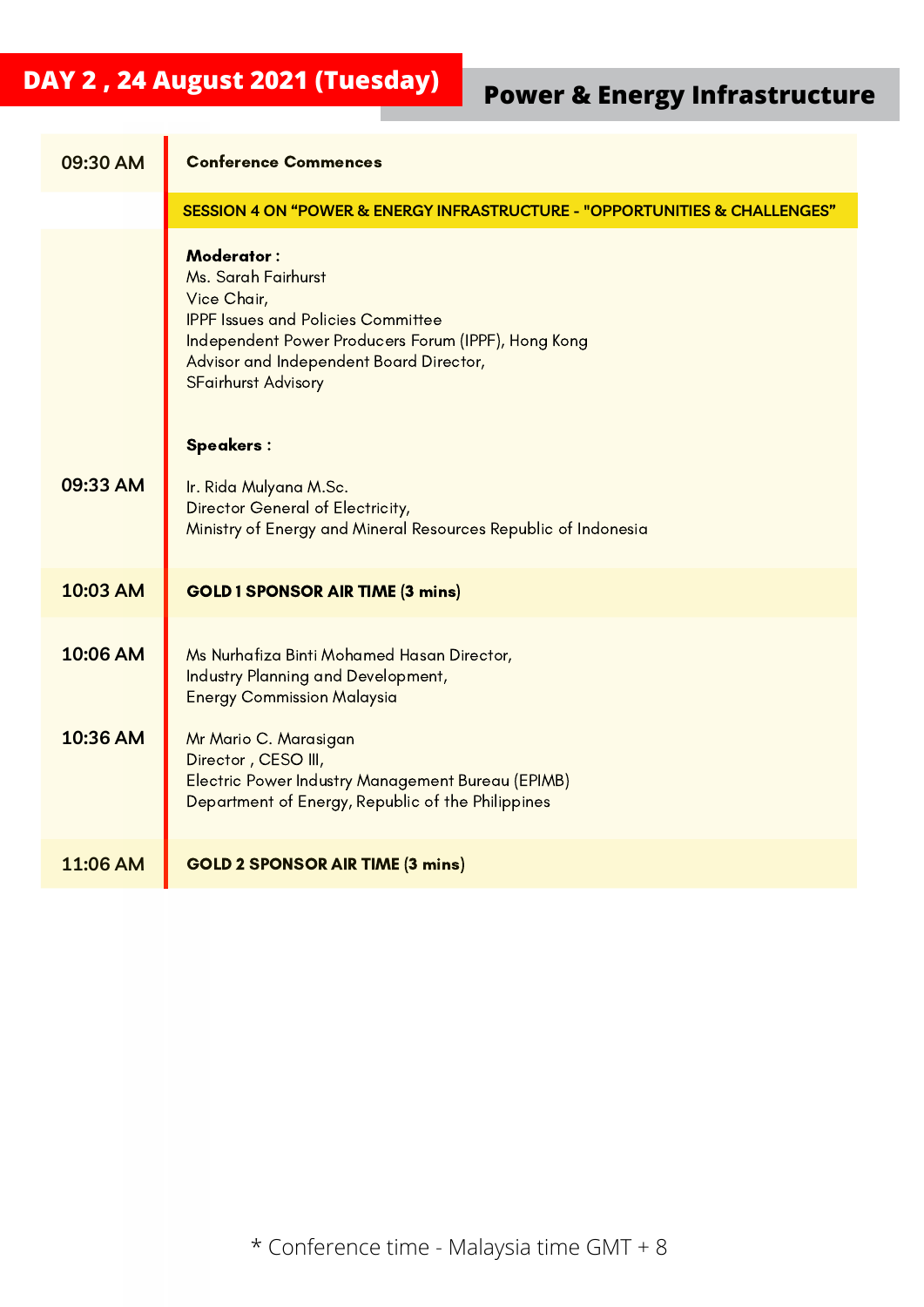|          | <b>SESSION 5 ON "POWER &amp; ENERGY - ENERGY TRANSMISSION AND DISTRIBUTION"</b>                                                                                                                                                                                                            |  |
|----------|--------------------------------------------------------------------------------------------------------------------------------------------------------------------------------------------------------------------------------------------------------------------------------------------|--|
|          | <b>Moderator:</b><br><b>Mr David Turner</b><br>Vice Chairman - IPPF Executive Committee<br>Independent Power Producers Forum (IPPF), Hong Kong<br>Co-Chair<br>Malaysia Committee, IPPF (Malaysia/Singapore)<br>Managing Director, Asia<br><b>TPM Solutions Pte Ltd</b><br><b>Speakers:</b> |  |
| 11:09 AM | North Kalimantan Power Grid Interconnection Project in Indonesia<br>Mr. Evy Haryadi<br><b>Director of Corporate Planning</b><br>PT Perusahaan Listrik Negara (Persero)                                                                                                                     |  |
| 11:39 AM | Borneo Grid : Sarawak - Brunei - Sabah - Kalimantan<br>YBhg. Adj. Prof. Dato Ir. Alice Jawan Empaling<br><b>Permanent Secretary</b><br>Ministry of Utilities Sarawak                                                                                                                       |  |
| 12:09 PM | Visayas-Mindanao Interconnection Project and Mindanao Transmission Backbone<br>Mr Mario C. Marasigan<br>Director, CESO III,<br>Electric Power Industry Management Bureau (EPIMB)<br>Department of Energy, Republic of the Philippines                                                      |  |
| 12.39 PM | <b>Break Time</b>                                                                                                                                                                                                                                                                          |  |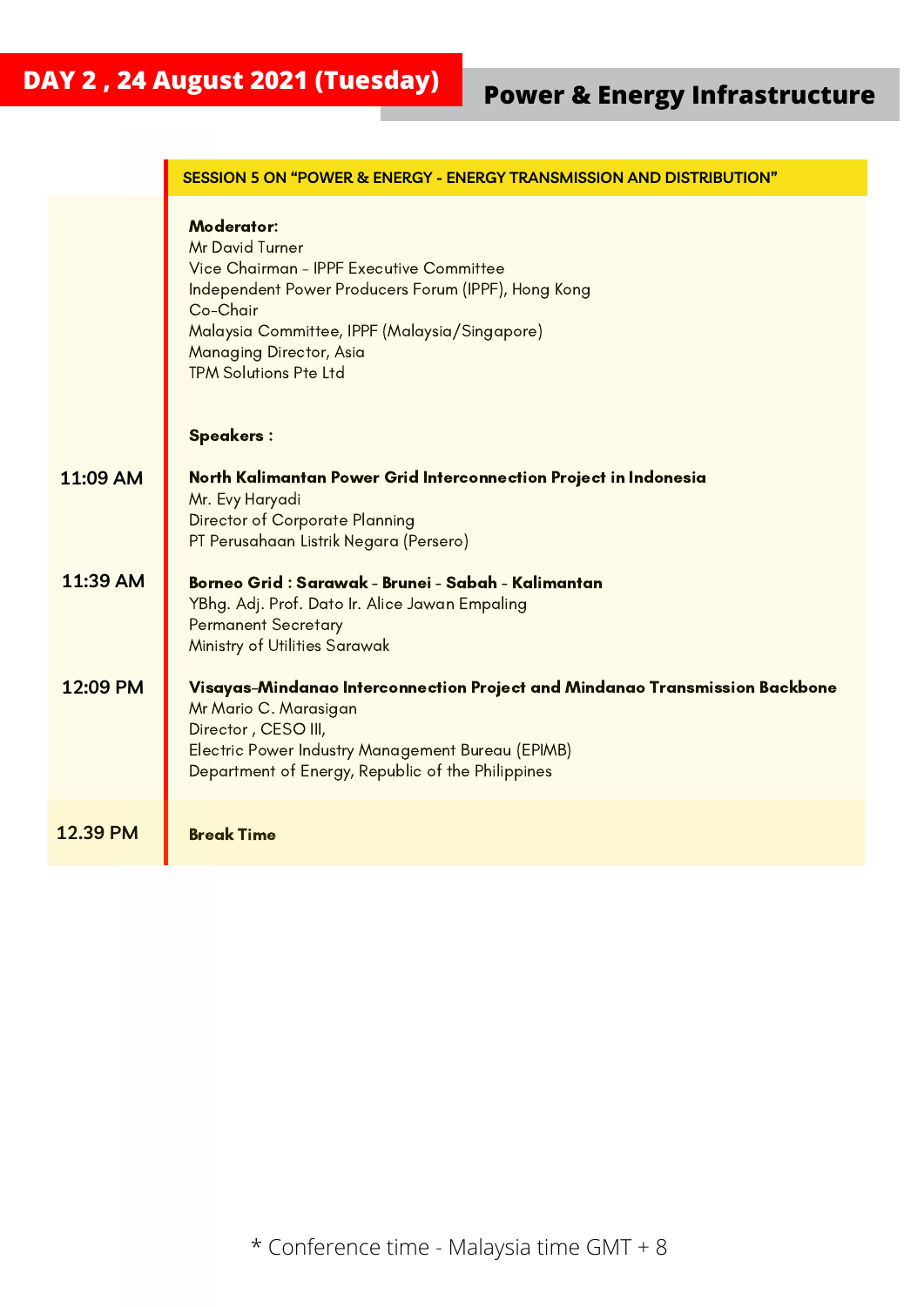# **DAY <sup>2</sup> , <sup>24</sup> August <sup>2021</sup> (Tuesday) Power & Energy Infrastructure**

|          | <b>SESSION 6 ON "NATURAL GAS, SOLAR AND BIOGAS"</b>                                                                                                                                                                                                                                                                                                                                                                      |  |
|----------|--------------------------------------------------------------------------------------------------------------------------------------------------------------------------------------------------------------------------------------------------------------------------------------------------------------------------------------------------------------------------------------------------------------------------|--|
| 02:33 PM | <b>Moderator:</b><br>Dr. Theresia Betty Sumarno<br>Researcher at Purnomo Yusgiantoro Center, Indonesia<br>Positioning Natural Gas As a Clean And Efficient Source Of Energy in the BIMP-EAGA<br><b>Region</b><br>Mr Hazli Sham Kassim<br>President, Malaysian Gas Association (MGA)                                                                                                                                      |  |
| 03:03 PM | <b>Moderator:</b><br><b>Mr Azman Nasir</b><br>Regional Director - Asia Pacific<br>Energy Industries Council (EIC)<br><b>Solar Energy in BIMP-EAGA Region</b><br>Ms. Tetchi Cruz-Capellan<br>Trustee, Asian Photovoltaic Industry Association (APVIA)<br>Chair, Philippine Solar and Storage Alliance<br>Chief Executive Officer, SunAsia Energy, Inc.                                                                    |  |
| 03:33 PM | <b>Moderator:</b><br>Ir. Andrew Amaladoss, Past Chairman, IEM Sabah Branch (1999-2001),<br><b>Managing Director, Poweng Consult</b><br>and Honorary Secretary, Renewable Energy Association of Sabah (REASabah)<br><b>Biogas Development in the BIMP-EAGA Region</b><br>Dr.-Ing. Muhammad Abdul Kholiq, MSc,<br>Vice Chairman, Asia Pacific Biogas Alliance (APBA) and<br>Chairman, Indonesian Biogas Association (Abgl) |  |
| 04:03 PM | <b>Closing Remark by</b><br>Guest of Honour<br>Tan Sri Datuk Seri Panglima Pandikar Amin bin Mulia<br>Special Envoy of the BIMP-EAGA<br>Sabah, Malaysia                                                                                                                                                                                                                                                                  |  |
| 04.23 PM | <b>END OF DAY 2</b>                                                                                                                                                                                                                                                                                                                                                                                                      |  |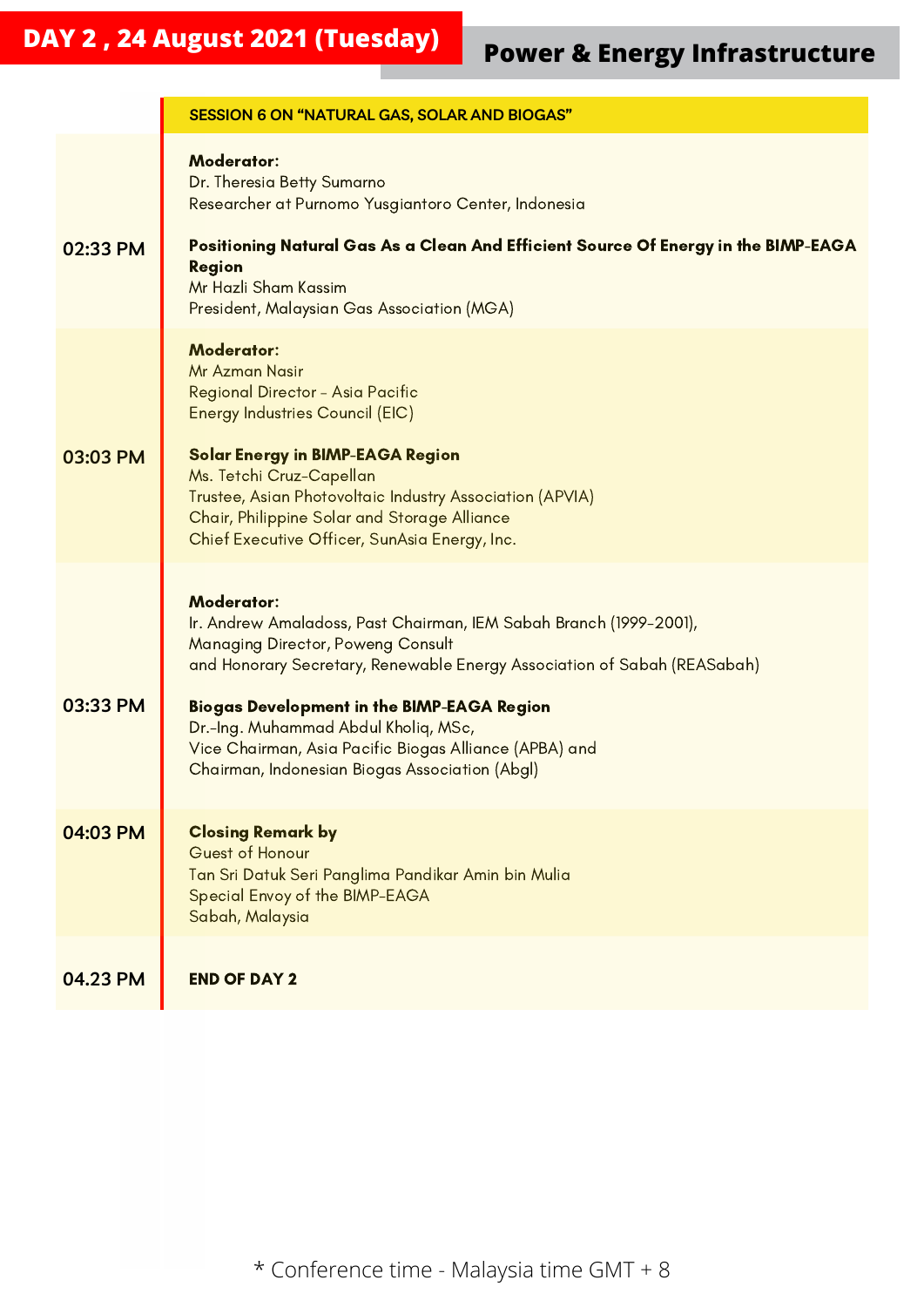### **ONLINE CONFERENCE**



### TERMS & CONDITIONS

The ticket prices are non-refundable upon confirmation and 100% cancellation fee applies.

| METHOD OF PAYMENT                                                                                                                                                  | CONTACT US                                                                                                    |  |  |  |
|--------------------------------------------------------------------------------------------------------------------------------------------------------------------|---------------------------------------------------------------------------------------------------------------|--|--|--|
| <b>OFFLINE</b><br>• TELEGRAPHIC TRANSFER • LOCAL ORDER (LO)<br>• CHEQUE<br>• BANK DRAFT<br>• ELECTRONIC FUNDS TRANSFER (EFT)<br><b>ONLINE</b>                      | TEL<br>$: +6088297226$<br>HP.<br>$:  +60168359488$<br>EMAIL<br>: info@bece.asia<br>WEBSITE<br>: www.bece.asia |  |  |  |
| • CREDIT CARD via PayPal                                                                                                                                           |                                                                                                               |  |  |  |
| <b>PAYMENT DETAILS</b>                                                                                                                                             |                                                                                                               |  |  |  |
| Bank Name : CIMB Bank Berhad<br>Bank Address : Api-Api Centre, Kota Kinabalu, Api-Api Centre, Lot 4/G3, 88000,<br>Kota Kinabalu, Sabah<br>SWIFT Code<br>: CIBBMYKL |                                                                                                               |  |  |  |
| <b>Account Name: FALCONET RESOURCES SDN. BHD.</b><br>Account No.<br>80-0727253-1                                                                                   |                                                                                                               |  |  |  |
| Address                                                                                                                                                            | : 985 Lorong Jering 2, Sunny Garden, Mile 1 ½ Tuaran Road, Kota Kinabalu,                                     |  |  |  |

Sabah, Malaysia.